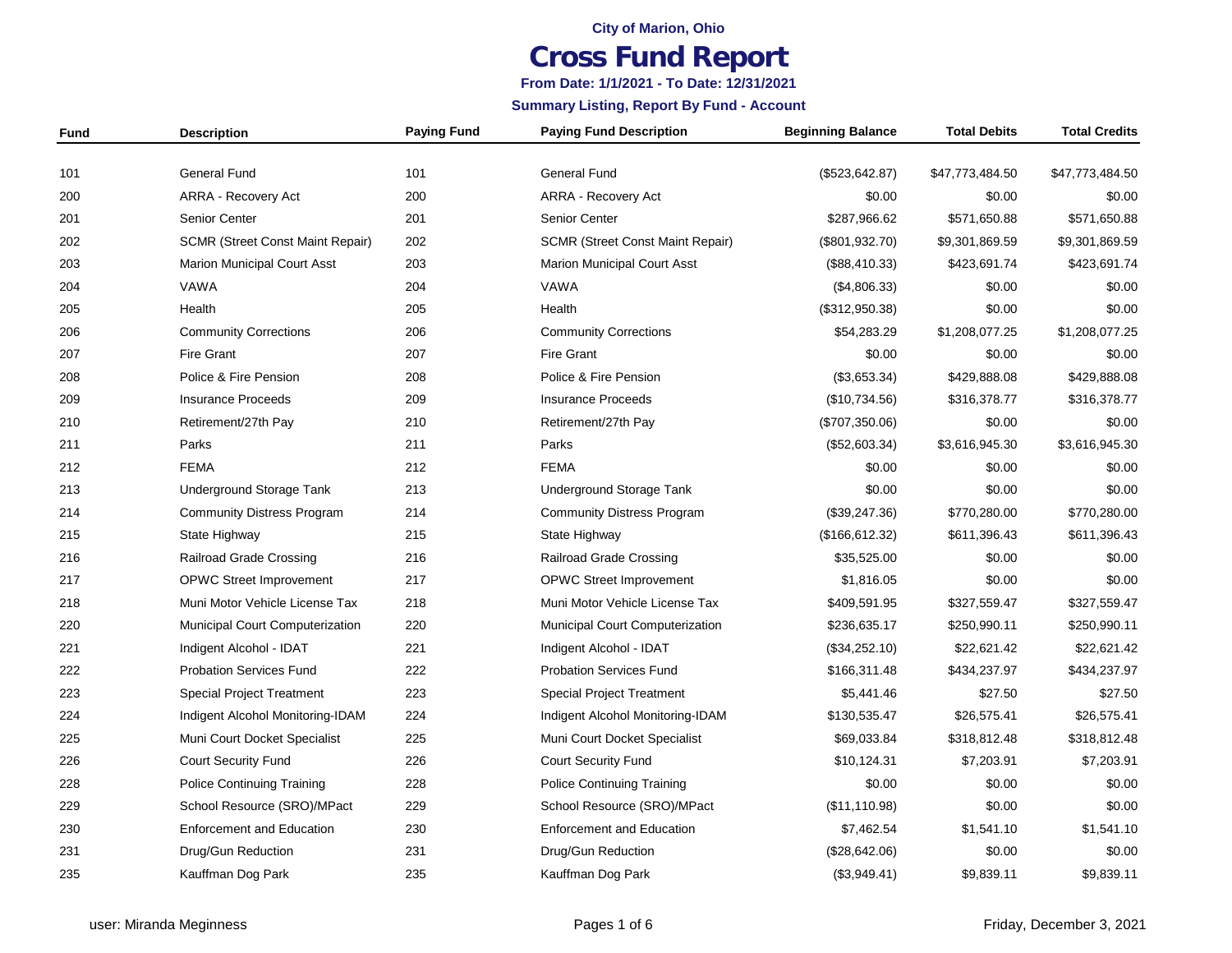#### **City of Marion, Ohio**

## **Cross Fund Report**

### **From Date: 1/1/2021 - To Date: 12/31/2021**

#### **Summary Listing, Report By Fund - Account**

| 240 | Community Housing Program (CHIP)      | (\$1,514.34)   | \$6,894.00      | \$6,894.00      |
|-----|---------------------------------------|----------------|-----------------|-----------------|
| 241 | Revolving Loan                        | (\$45,898.75)  | \$12,042.51     | \$12,042.51     |
| 242 | Downtown Revitalization               | (\$54,424.91)  | \$0.00          | \$0.00          |
| 243 | <b>NSP</b>                            | \$0.00         | \$0.00          | \$0.00          |
| 244 | <b>Fire Dept Donations</b>            | \$0.00         | \$4,272.88      | \$4,272.88      |
| 245 | <b>Youth Recreation Trust</b>         | (\$1,646.27)   | \$0.00          | \$0.00          |
| 246 | Law Enforcement Trust                 | \$10,915.13    | \$29,915.00     | \$29,915.00     |
| 247 | <b>Homeland Security Grant-Police</b> | \$0.00         | \$0.00          | \$0.00          |
| 248 | Cops Grant                            | \$0.00         | \$54,741.27     | \$54,741.27     |
| 249 | Clean Ohio Revitalization Fund        | \$0.00         | \$0.00          | \$0.00          |
| 250 | Marion Land Bank Program              | \$13,005.92    | \$4,752.41      | \$4,752.41      |
| 251 | Clean Ohio Assistance Fund            | \$0.01         | \$0.00          | \$0.00          |
| 252 | <b>Fire Safer Grant</b>               | \$0.00         | \$314,315.82    | \$314,315.82    |
| 253 | Home Fund (CHIP)                      | \$0.00         | \$0.00          | \$0.00          |
| 254 | <b>OHTF (Housing Trust)</b>           | \$0.00         | \$0.00          | \$0.00          |
| 260 | Police                                | \$562,684.18   | \$26,448,898.24 | \$26,448,898.24 |
| 265 | Dispatch                              | (\$9,289.54)   | \$1,827,798.01  | \$1,827,798.01  |
| 270 | Fire                                  | \$1,160,878.09 | \$25,048,385.17 | \$25,048,385.17 |
| 271 | <b>ADAMH Grant</b>                    | \$12,463.44    | \$169,850.56    | \$169,850.56    |
| 272 | <b>Adult Drug Court</b>               | \$3,580.77     | \$46,762.02     | \$46,762.02     |
| 273 | <b>Critical Infrastructure Grant</b>  | \$8,836.02     | \$0.00          | \$0.00          |
| 274 | <b>ESID</b>                           | (\$7.43)       | \$99,252.48     | \$99,252.48     |
| 275 | COVID                                 | \$0.00         | \$0.00          | \$0.00          |
| 276 | <b>ARPA</b>                           | \$0.00         | \$1,879,391.13  | \$1,879,391.13  |
| 277 | Justice Investment                    | \$0.00         | \$76,398.00     | \$76,398.00     |
| 301 | <b>Tax Increment Financing</b>        | \$1,669,940.86 | \$302,990.57    | \$302,990.57    |
| 302 | <b>Bond Retirement</b>                | \$451.76       | \$0.00          | \$0.00          |
| 401 | Capital Improvements                  | (\$103,474.52) | \$928,079.80    | \$928,079.80    |
| 402 | <b>Harding Centre</b>                 | (\$26,903.61)  | \$0.00          | \$0.00          |
| 403 | Airport Industrial Park               | \$77,293.33    | \$20,017.18     | \$20,017.18     |
| 404 | Softball Field Improvement            | \$47.61        | \$54,415.74     | \$54,415.74     |
| 405 | <b>DRIP</b> Infrastructure            | \$16,950.12    | \$0.00          | \$0.00          |
| 406 | Formula Grant (CDBG)                  | (\$60,691.39)  | \$477,692.32    | \$477,692.32    |

| 240 | Community Housing Program (CHIP)      | 240 |
|-----|---------------------------------------|-----|
| 241 | Revolving Loan                        | 241 |
| 242 | Downtown Revitalization               | 242 |
| 243 | <b>NSP</b>                            | 243 |
| 244 | <b>Fire Dept Donations</b>            | 244 |
| 245 | <b>Youth Recreation Trust</b>         | 245 |
| 246 | <b>Law Enforcement Trust</b>          | 246 |
| 247 | <b>Homeland Security Grant-Police</b> | 247 |
| 248 | Cops Grant                            | 248 |
| 249 | Clean Ohio Revitalization Fund        | 249 |
| 250 | Marion Land Bank Program              | 250 |
| 251 | Clean Ohio Assistance Fund            | 251 |
| 252 | <b>Fire Safer Grant</b>               | 252 |
| 253 | Home Fund (CHIP)                      | 253 |
| 254 | <b>OHTF (Housing Trust)</b>           | 254 |
| 260 | Police                                | 260 |
| 265 | Dispatch                              | 265 |
| 270 | Fire                                  | 270 |
| 271 | <b>ADAMH Grant</b>                    | 271 |
| 272 | <b>Adult Drug Court</b>               | 272 |
| 273 | <b>Critical Infrastructure Grant</b>  | 273 |
| 274 | <b>ESID</b>                           | 274 |
| 275 | COVID                                 | 275 |
| 276 | <b>ARPA</b>                           | 276 |
| 277 | Justice Investment                    | 277 |
| 301 | <b>Tax Increment Financing</b>        | 301 |
| 302 | <b>Bond Retirement</b>                | 302 |
| 401 | Capital Improvements                  | 401 |
| 402 | <b>Harding Centre</b>                 | 402 |
| 403 | <b>Airport Industrial Park</b>        | 403 |
| 404 | Softball Field Improvement            | 404 |
| 405 | <b>DRIP</b> Infrastructure            | 405 |

Formula Grant (CDBG)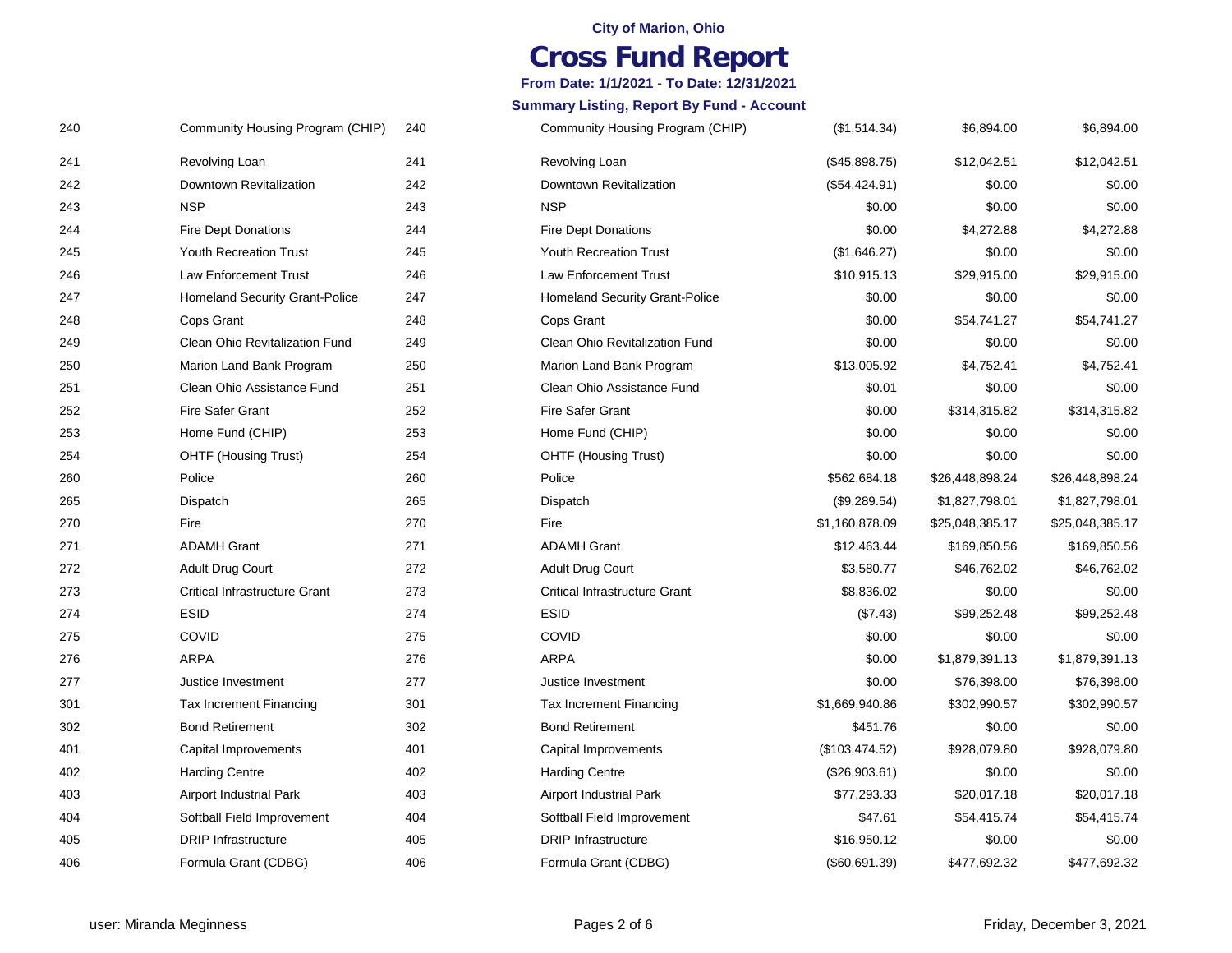#### **City of Marion, Ohio**

## **Cross Fund Report**

**From Date: 1/1/2021 - To Date: 12/31/2021**

#### **Summary Listing, Report By Fund - Account**

| 407 | Youth Center Improvement            | (\$8,455.93)     | \$0.00          | \$0.00          |
|-----|-------------------------------------|------------------|-----------------|-----------------|
| 408 | Airport Improvement                 | (\$36,099.87)    | \$3,430,423.00  | \$3,430,423.00  |
| 409 | Quarry Park                         | (\$759.74)       | \$0.00          | \$0.00          |
| 410 | <b>Busby Downtown Park</b>          | (\$453.82)       | \$0.00          | \$0.00          |
| 501 | <b>Marion Area Transit</b>          | \$195,914.29     | \$3,141,349.64  | \$3,141,349.64  |
| 502 | Sanitary Sewer                      | (\$3,285,999.68) | \$33,293,969.43 | \$33,293,969.43 |
| 503 | Sanitation                          | \$659,760.24     | \$9,722,753.78  | \$9,722,753.78  |
| 504 | <b>Storm Sewer</b>                  | (\$4,249,953.82) | \$3,965,985.73  | \$3,965,985.73  |
| 505 | <b>Ohio Public Works Commission</b> | \$0.00           | \$0.00          | \$0.00          |
| 509 | Landfill Monitoring                 | (\$211,948.97)   | \$303,868.74    | \$303,868.74    |
| 510 | <b>Utility Billing</b>              | (\$10,168.62)    | \$0.00          | \$0.00          |
| 601 | <b>Internal Service</b>             | (\$138,452.09)   | \$2,975,548.42  | \$2,975,548.42  |
| 602 | <b>Aquatics Center</b>              | \$489,565.49     | \$731,070.29    | \$731,070.29    |
| 701 | Trust                               | (\$395.27)       | \$0.00          | \$0.00          |
| 702 | Agency                              | (\$6, 111.55)    | \$0.00          | \$0.00          |
| 703 | <b>State Patrol Fines</b>           | \$5,860.89       | \$159,744.69    | \$159,744.69    |
| 704 | <b>Rotary Fund</b>                  | \$32,865.27      | \$1,400,131.78  | \$1,400,131.78  |
| 705 | Wellness                            | \$15,223.04      | \$1,787.58      | \$1,787.58      |
|     |                                     |                  |                 |                 |

Grand Total: 83 Funds

Youth Center Improvement

 Marion Area Transit Sanitary Sewer Sanitation

Busby Downtown Park

Ohio Public Works Commission

Airport Improvement

Quarry Park

 Utility Billing Internal Service Aquatics Center

 Trust Agency

 Rotary Fund Wellness

State Patrol Fines

Landfill Monitoring

Storm Sewer

(\$4,691,584.62) \$183,356,569.21 \$183,356,569.21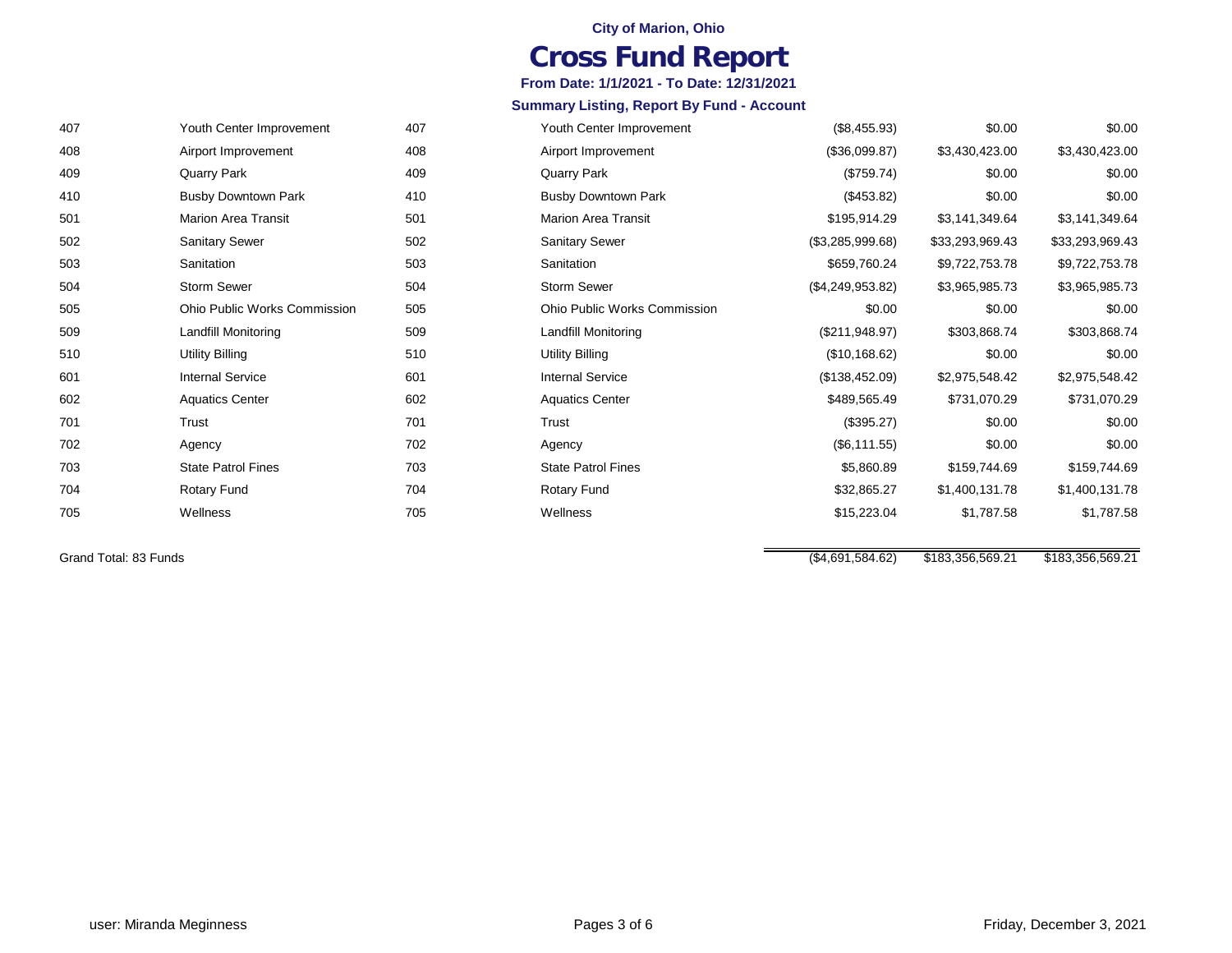### **Ending Balance**

| (\$523,642.87)  |
|-----------------|
| \$0.00          |
| \$287,966.62    |
| (\$801,932.70)  |
| (\$88,410.33)   |
| $(\$4,806.33)$  |
| (\$312,950.38)  |
| \$54,283.29     |
| \$0.00          |
| (\$3,653.34)    |
| (\$10,734.56)   |
| (\$707,350.06)  |
| (\$52,603.34)   |
| \$0.00          |
| \$0.00          |
| (\$39,247.36)   |
| (\$166, 612.32) |
| \$35,525.00     |
| \$1,816.05      |
| \$409,591.95    |
| \$236,635.17    |
| (\$34,252.10)   |
| \$166,311.48    |
| \$5,441.46      |
| \$130,535.47    |
| \$69,033.84     |
| \$10,124.31     |
| \$0.00          |
| (\$11,110.98)   |
| \$7,462.54      |
| (\$28,642.06)   |
| (\$3,949.41)    |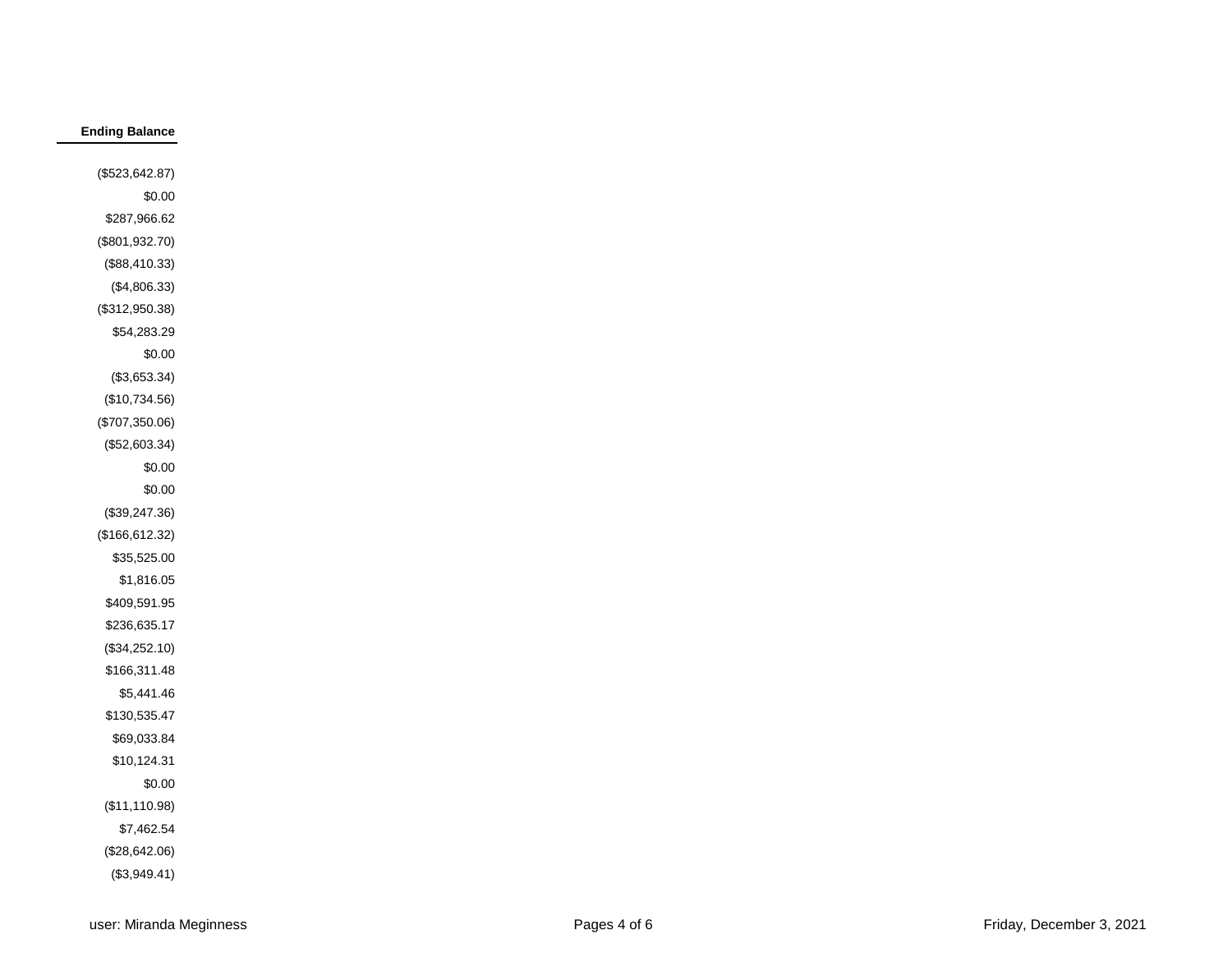| (\$1,514.34)   |
|----------------|
| (\$45,898.75)  |
| (\$54,424.91)  |
| \$0.00         |
| \$0.00         |
| (\$1,646.27)   |
| \$10,915.13    |
| \$0.00         |
| \$0.00         |
| \$0.00         |
| \$13,005.92    |
| \$0.01         |
| \$0.00         |
| \$0.00         |
| \$0.00         |
| \$562,684.18   |
| (\$9,289.54)   |
| \$1,160,878.09 |
| \$12,463.44    |
| \$3,580.77     |
| \$8,836.02     |
| $(\$7.43)$     |
| \$0.00         |
| \$0.00         |
| \$0.00         |
| \$1,669,940.86 |
| \$451.76       |
| (\$103,474.52) |
| (\$26,903.61)  |
| \$77,293.33    |
| \$47.61        |
| \$16,950.12    |
| (\$60,691.39)  |